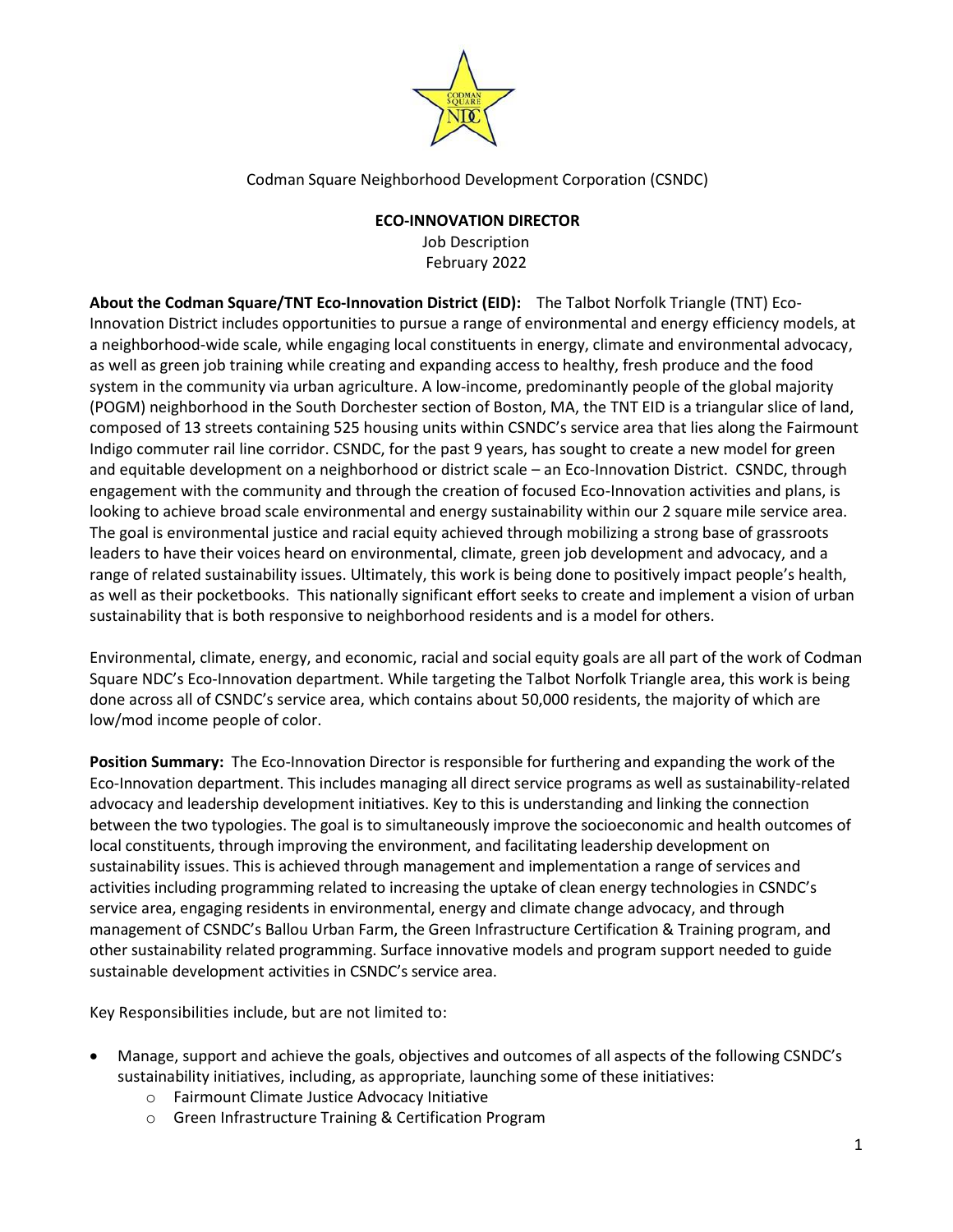- o Ballou Urban Agriculture Farm
- o Clean Energy Ambassador Program
- o Heat Island Mitigation efforts, to include the Air Conditioner Giveaway Program
- o Other efforts, as required
- Develop and implement outreach plans to recruit residents/constituents into advocacy and program activities
- Develop and implement community organizing plans and campaigns to build a local constituency for these efforts (a Climate/Environmental Equity Army)
- Develop and implement education/training curricula and protocols in support of constituent advocacy and clean energy uptake
- Initiate and participate in a range of internal and external partnership meetings to plan, set agendas, troubleshoot and prioritize issues and activities and to move work forward
- Develop/refine protocols, procedures and policies so that all work is implemented in an efficient and timely manner, particularly for new program launches
- Manage departmental staff
- Act as a liaison to a range of entities, such as the Fairmount CDC Collaborative, program partners, funders, policy makers and legislators.
- Track legislative priorities related to the work, and strategize with internal and external partners and constituents to achieve legislative priorities.
- Generate/further opportunities for partnerships and grant funding with public and private entities
- Support or arrange for note taking and facilitate/ensure appropriate communication protocols are in place with partners
- Generate and analyze data program specific and reports results such as pre- and post- retrofit analyses
- Gather best practices for green house gas emissions, deep energy retrofits, new green development, transit-oriented development and local power generation
- Coordination with current planning initiatives, both within CSNDC, as well as external efforts at the public and private level
- Advise the CSNDC real estate staff on how to improve energy efficiency in CSNDC developments and resource identification for same.
- Produce regular progress, and other reports for internal management, Board and funders
- Act as liaison to the Board Eco-Innovation Committee and support Committee plans and work
- Other related duties.

The Director will help support and lead the Eco-Innovation team and will be expected to provide CSNDC management, staff, and external partners with information on measurable impacts of various methods of sustainable development that improve financial and health outcomes for residents/businesses in the neighborhood and reduce greenhouse gas emission.

**Qualifications:** At least 6-8 years of progressively responsible and proven experience in environmental advocacy or environmental organizing and/or sustainability program development and management required, including at least 3-4 years' experience of managing staff in this area. Bachelor's degree in environmental studies/science, community planning, public policy, or related field preferred. Familiarity with and meaningful experience in environmental conservation, green energy generation, green housing standards, sustainability research, implementation and data collection, developing and launching community organizing campaigns, urban planning/design, and community development, at a neighborhood level required. Previous work, at an on the ground, community level, strongly preferred. Ability to and previous experience working in urban settings with a range of diverse people, including low/mod income people of the global majority (POGM), preferred. Excellent verbal and written communication skills, as well as report presentation skills and strong computer skills required (including Word, Power Point, and Excel) required. Ability to work independently and to manage multiple tasks and project simultaneously. Proven ability to guide and manage a team of professionals through all aspects of existing and new initiatives important.